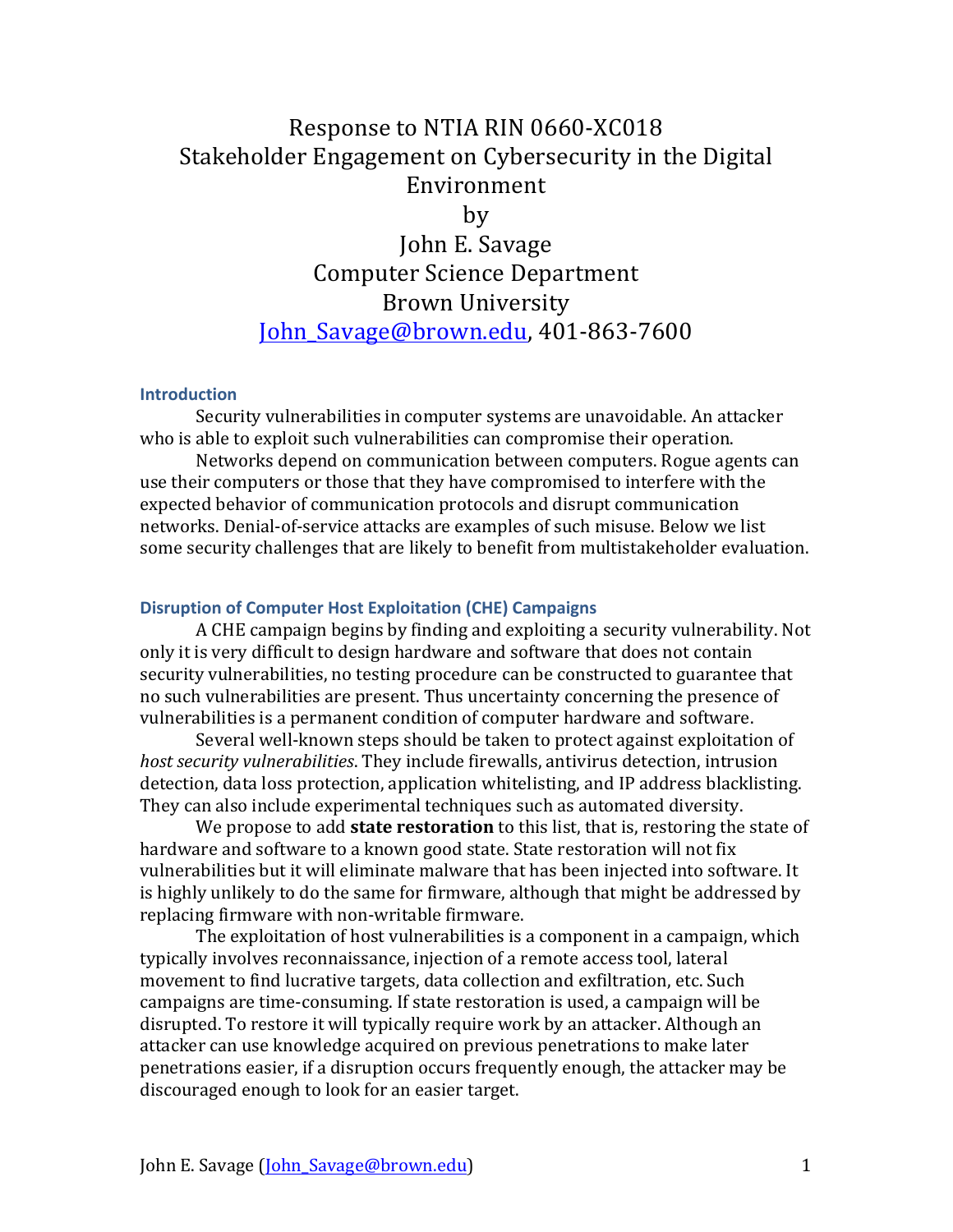State restoration is another name for the concept of SteadyState that has been available in the past from Microsoft as a utility. It cached all changes to the system to a file, which were discarded on reboot, restoring the machine to its original state. Commercial solutions from other companies are now available.

State restoration appears to be sufficiently valuable that it should be explored by the security community, its pluses and minuses assessed, and a decision made as to whether to include it in the repertoire of security solutions. The conditions under which it might be recommended need to be identified.

- I. The computer science community should debate the feasibility and desirability of partial and complete state restorations.
- II. Good solutions to this problem have the potential to significantly improve computer security.
- III. A discussion of several hours combined with design experiments offline should help to understand the issues this approach presents.
- IV. Actionable outcomes could consist of new architectural designs and products offering a variety of more and less complete restoration and recommendations for their use depending on security needs.
- V. Several vendors offer clients the option of state restoration.

## **Related Issues**

**Botnet mitigation** can profit greatly from state restoration. If computer owners were to do state restoration when then are sleeping or absent, botnets would be more difficult to maintain.

The **Internet of Things** will be marked by the proliferation of inexpensive computers for which manufacturers will have little to no incentive to update faulty software. Since compromised computers can be harvested and used in DDoS attacks, manufacturers must be encouraged to invoke state restoration periodically.

State restoration is a stopgap measure. Combined with **upgrades** of firmware and software, it can lead to a gradual improvement in computer security. To make this happen will require the installation of a system for the **secure distribution of upgrades**. For such a system to materialize, demand for it must be created along with support for an infrastructure to implement it. This is an opportunity for an effective public/private partnership.

#### **Policing the Internet**

DNS resolvers that are openly accessible to users outside the ISPs hosting these servers can be used in DDoS reflection attacks. To avoid such misuse, ISPs should be encouraged by local governments to make these resolvers inaccessible to outsiders. Similarly, governments can cooperate in ensuring that their domestic autonomous systems do not make false BGP announcements. Since the number of such ASes is small, policing them should be feasible.

International cooperation will be necessary to police the web in this fashion. Nation states have a common interest in reducing the influence of radicalized elements in their midst, such as terrorists. Using terrorism as a vehicle, perhaps